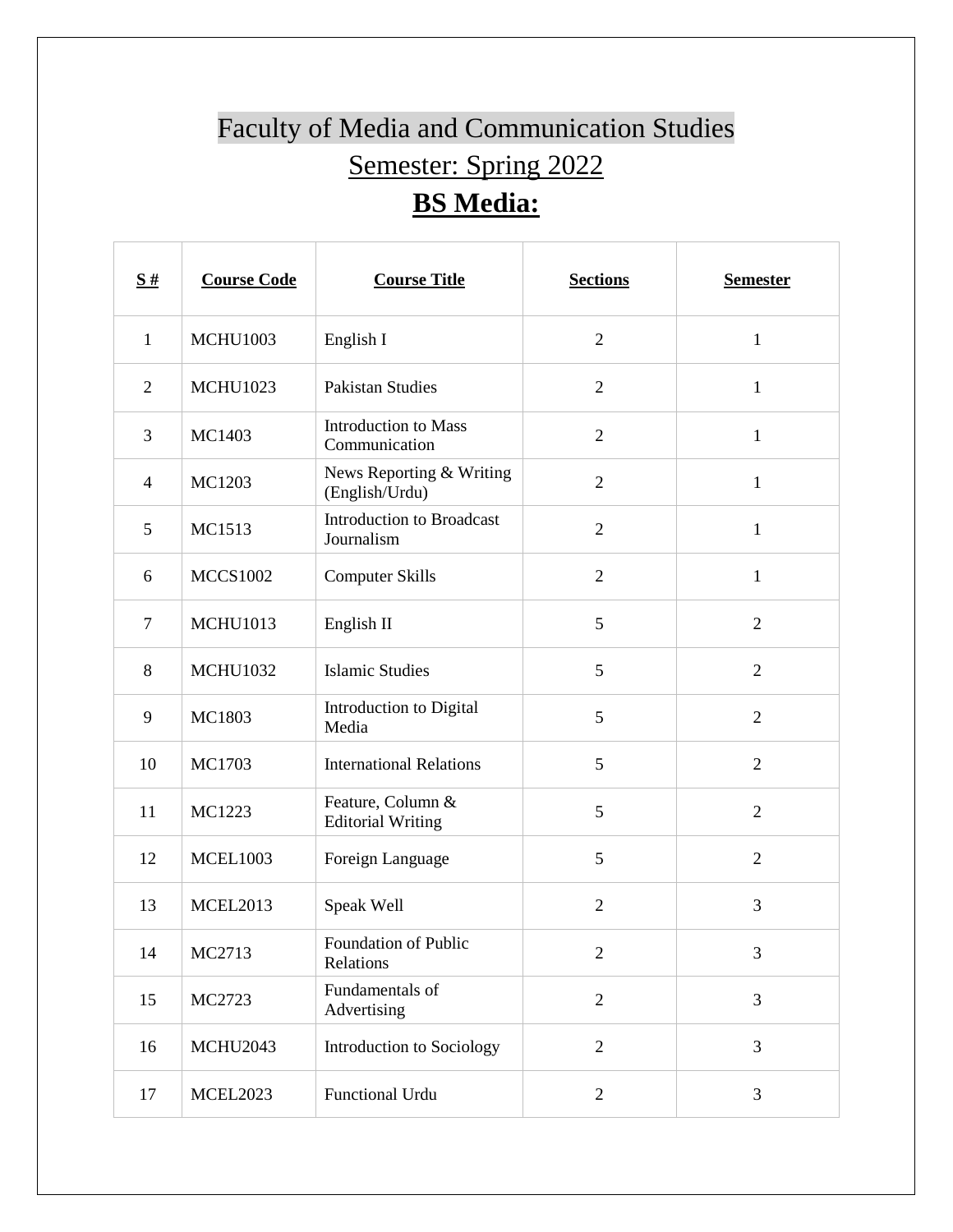| 18 | MC2813         | Storytelling in Digital Age                               | $\overline{2}$ | 3              |
|----|----------------|-----------------------------------------------------------|----------------|----------------|
| 19 | MC2603         | Introduction to Film &<br>Theater Studies                 | $\overline{4}$ | $\overline{4}$ |
| 20 | MC2413         | Development<br>Communication                              | $\overline{4}$ | $\overline{4}$ |
| 21 | MC2103         | Media Laws and Ethics                                     | $\overline{4}$ | $\overline{4}$ |
| 22 | MCMT2003       | <b>Statistics</b>                                         | $\overline{4}$ | $\overline{4}$ |
| 23 | MC2213         | TV Production (News &<br>Current Affairs                  | $\overline{4}$ | $\overline{4}$ |
| 24 | MC2423         | Mass Communication<br>Theories                            | $\overline{4}$ | $\overline{4}$ |
| 25 | JMS3013        | <b>Community Journalism</b>                               | $\overline{2}$ | 5              |
| 26 | JMS3024        | Feature, Column &<br><b>Editorial Writing</b>             | $\overline{2}$ | 5              |
| 27 | JMS3033        | Foundation of Behavioral<br>Research                      | $\overline{2}$ | 5              |
| 28 | JMS3043        | Media Seminar                                             | $\overline{2}$ | 5              |
| 29 | JMS3093        | Data Journalism                                           | $\overline{2}$ | 5              |
| 30 | JMS3062        | In - House Internship                                     | $\overline{2}$ | 5              |
| 31 | <b>JMS3453</b> | Theories, Principle and<br>Practices of PR                | PR             | 6              |
| 32 | <b>JMS3483</b> | <b>Visual Communication</b><br>Design                     | PR             | 6              |
| 33 | <b>JMS3444</b> | Research in PR &<br>Advertising                           | PR             | 6              |
| 34 | JMS3433        | Media Planning,<br>Operations, Monitoring &<br>Evaluation | PR             | 6              |
| 35 | JMS3363        | Script Writing for Radio &<br>TV                          | <b>FILM</b>    | 6              |
| 36 | JMS3343        | Planning a Documentary<br>for TV                          | <b>FILM</b>    | 6              |
| 37 | <b>JMS3283</b> | Camera Techniques                                         | <b>FILM</b>    | 6              |
| 38 | JMS3352        | Introduction to Filmosophy                                | <b>FILM</b>    | 6              |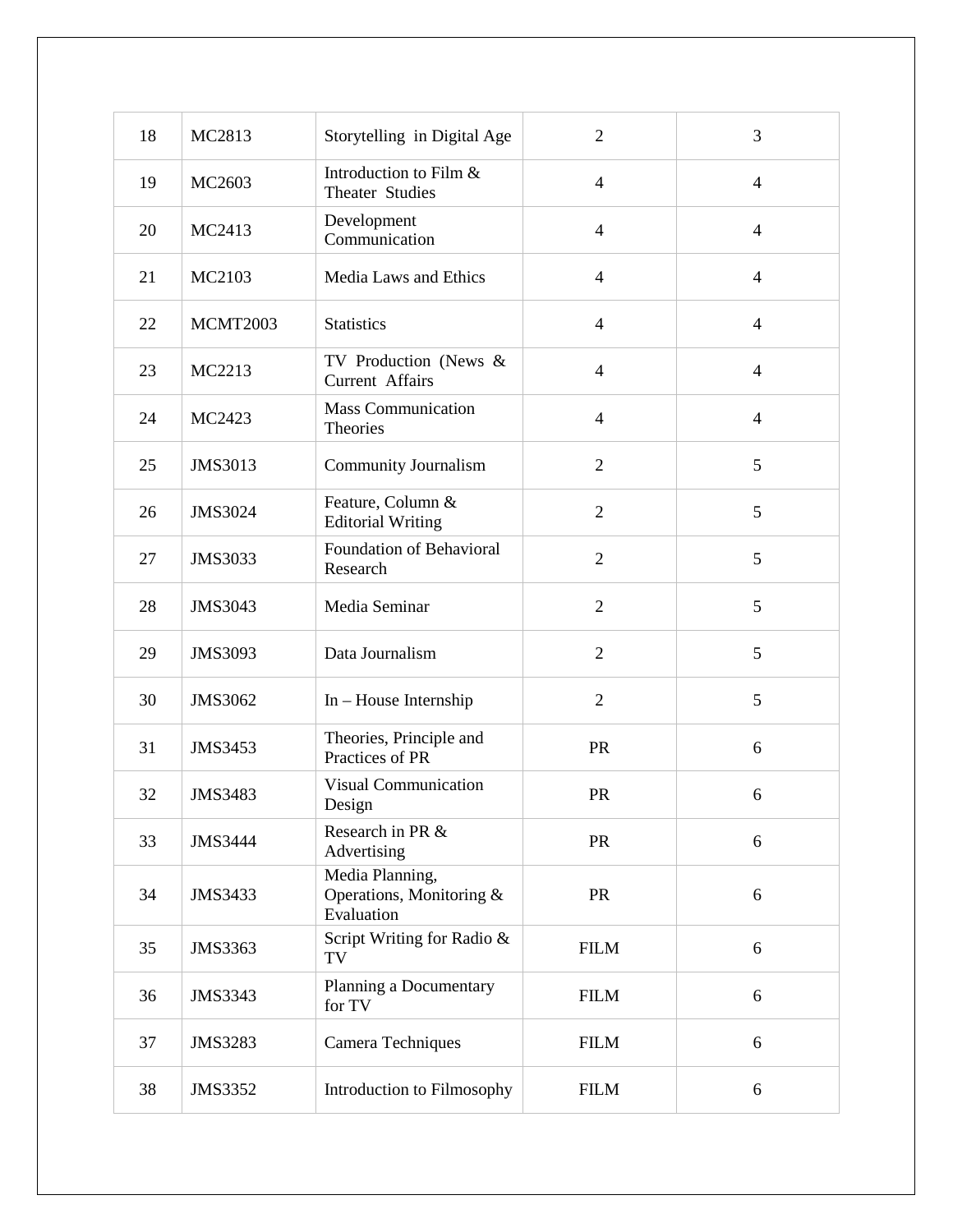| 39 | <b>JMS3333</b> | Film, Theater & Society                              | <b>FILM</b>    | 6              |
|----|----------------|------------------------------------------------------|----------------|----------------|
| 40 | <b>JMS3224</b> | News Writing (RD $&$ TV)                             | P <sub>J</sub> | 6              |
| 41 | JMS3263        | <b>Media Production Software</b>                     | P <sub>J</sub> | 6              |
| 42 | JMS3213        | Online Journalism                                    | P <sub>J</sub> | 6              |
| 43 | JMS3243        | Video Production                                     | P <sub>J</sub> | 6              |
| 44 | JMS4463        | Copywriting (Theory $\&$<br>Practice)                | <b>PR</b>      | $\overline{7}$ |
| 45 | JMS4453        | International PR &<br>Advertising                    | PR             | $\overline{7}$ |
| 46 | JMS4473        | Advertising & Society                                | <b>PR</b>      | $\overline{7}$ |
| 47 | <b>JMS4483</b> | Public Relation &<br><b>Advertising Case Studies</b> | PR             | $\overline{7}$ |
| 48 | JMS4433        | Production for Advertising<br>& PR                   | PR             | $\overline{7}$ |
| 49 | JMS4363        | <b>Post Production</b>                               | <b>FILM</b>    | $\overline{7}$ |
| 50 | JMS4373        | Directing The Actors                                 | <b>FILM</b>    | $\overline{7}$ |
| 51 | <b>JMS4393</b> | Introduction to Animation                            | <b>FILM</b>    | $\overline{7}$ |
| 52 | <b>JMS4303</b> | <b>Screen Play Writing</b>                           | <b>FILM</b>    | $\overline{7}$ |
| 53 | JMS4333        | Sound Design                                         | <b>FILM</b>    | $\tau$         |
| 54 | JMS4263        | Specialized Reporting/<br><b>Disaster Reporting</b>  | PJ             | $\overline{7}$ |
| 55 | JMS4273        | Page Make-up & Design                                | P <sub>J</sub> | $\overline{7}$ |
| 56 | <b>JMS4283</b> | Magazine Journalism                                  | P <sub>J</sub> | $\overline{7}$ |
| 57 | JMS4293        | Free & Responsible<br>Journalism                     | P <sub>J</sub> | $\overline{7}$ |
| 58 | JMS4233        | TV Anchoring & Hosting                               | P <sub>J</sub> | $\tau$         |
| 59 | JMS4403        | PR and Advertising in<br>Digital Age                 | <b>PR</b>      | 8              |